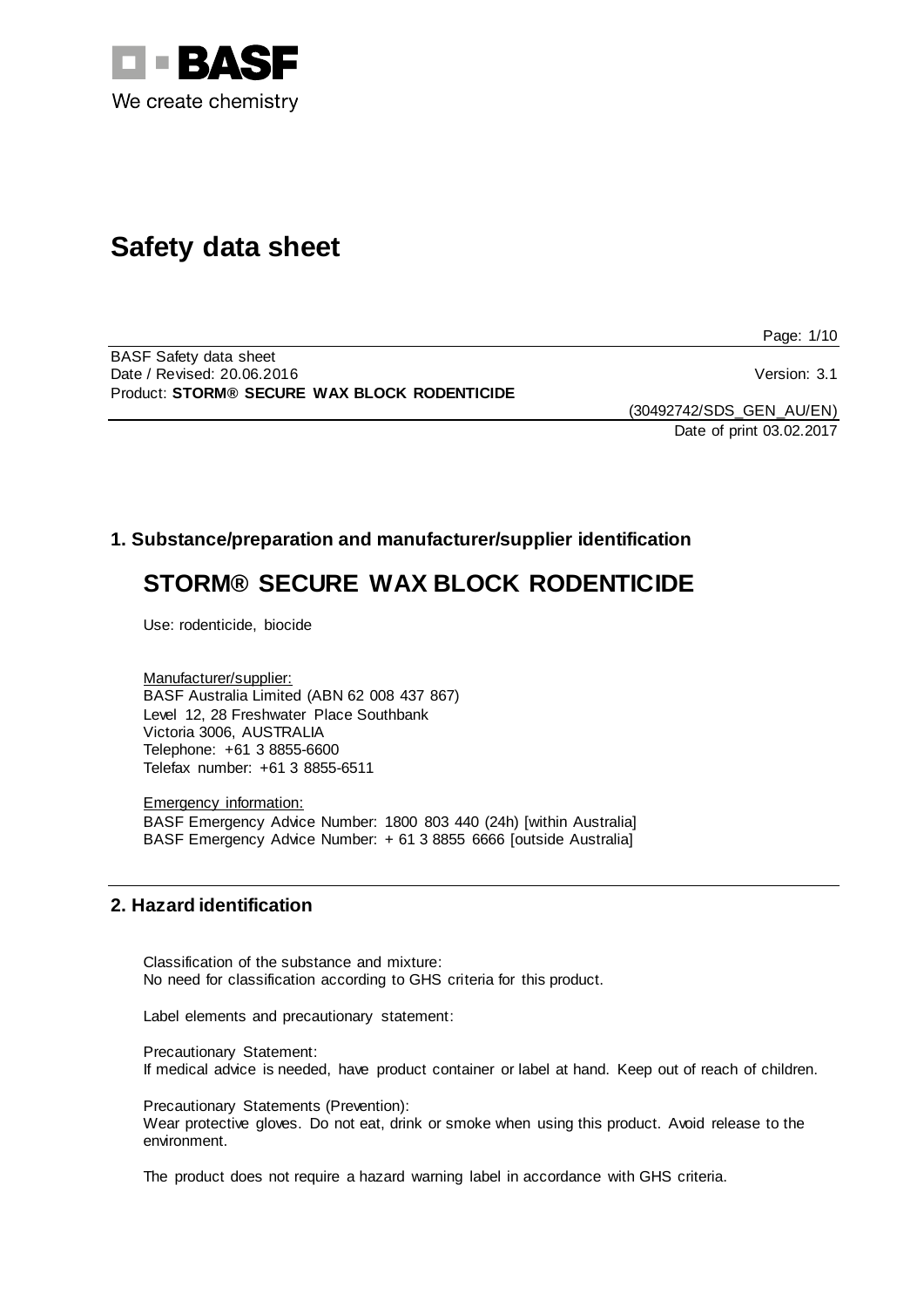BASF Safety data sheet Date / Revised: 20.06.2016 Version: 3.1 Product: **STORM® SECURE WAX BLOCK RODENTICIDE**

(30492742/SDS\_GEN\_AU/EN)

Date of print 03.02.2017

Other hazards which do not result in classification: See section 12 - Results of PBT and vPvB assessment. This product is hazardous to mammals, including domesticated animals, and birds. Exposure of nontarget animals should be prevented.

# **3. Composition/information on ingredients**

#### **Chemical nature**

rodenticide, Bait, biocide

Contains: Flocoumafen (Content (W/W): 0.005 %)

## **4. First-Aid Measures**

General advice: Remove contaminated clothing.

If inhaled: Keep patient calm, remove to fresh air.

On skin contact: Wash thoroughly with soap and water.

On contact with eyes: Wash affected eyes for at least 15 minutes under running water with eyelids held open.

On ingestion: Rinse mouth and then drink plenty of water.

Note to physician: Symptoms: coagulation disorders Increased tendency to bleed. In severe cases, massive bleeding from internal organs may result in circulatory shock, which could prove fatal. The onset of symptoms is delayed for up to 4 days after uptake. Hazards: The substance / product is an anticoagulant rodenticide with a coumarin-type mode of action.

Treatment: Symptomatic treatment (decontamination, vital functions).

## **5. Fire-Fighting Measures**

Suitable extinguishing media: dry powder, foam, water spray

Unsuitable extinguishing media for safety reasons: carbon dioxide

Specific hazards:

carbon monoxide, hydrogen fluoride, carbon dioxide, nitrogen oxides, toxic gas The substances/groups of substances mentioned can be released in case of fire. Page: 2/10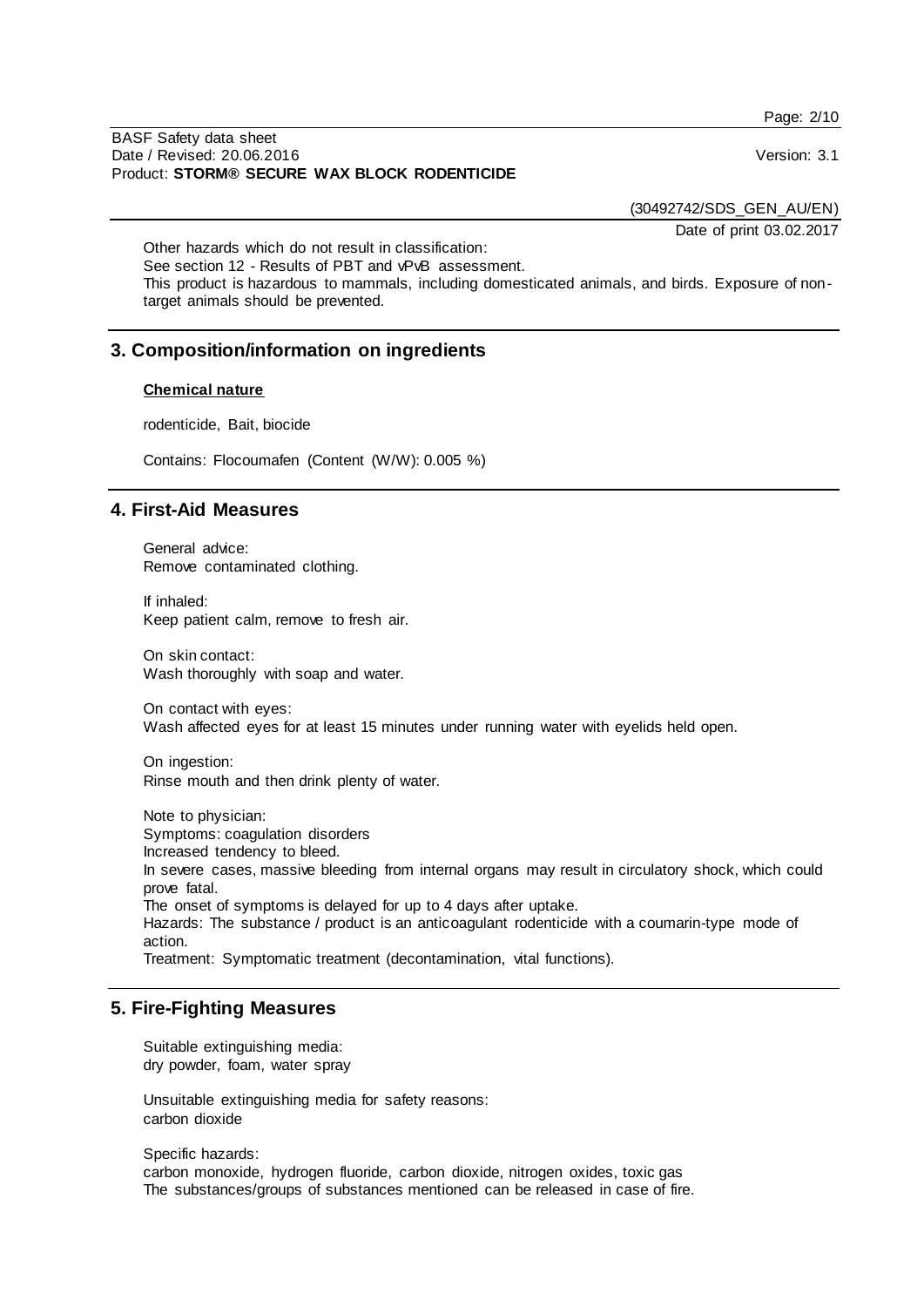Page: 3/10

#### BASF Safety data sheet Date / Revised: 20.06.2016 Version: 3.1 Product: **STORM® SECURE WAX BLOCK RODENTICIDE**

(30492742/SDS\_GEN\_AU/EN)

Date of print 03.02.2017

Special protective equipment: Wear self-contained breathing apparatus and chemical-protective clothing.

Further information:

In case of fire and/or explosion do not breathe fumes. Keep containers cool by spraying with water if exposed to fire. Collect contaminated extinguishing water separately, do not allow to reach sewage or effluent systems. Dispose of fire debris and contaminated extinguishing water in accordance with official regulations.

# **6. Accidental Release Measures**

Personal precautions:

Use personal protective clothing. Avoid contact with the skin, eyes and clothing. Avoid dust formation.

Environmental precautions:

Do not discharge into drains/surface waters/groundwater. Do not discharge into the subsoil/soil.

Methods for cleaning up or taking up:

For small amounts: Contain with dust binding material and dispose of.

For large amounts: Sweep/shovel up.

For residues: Contain with dust binding material and dispose of.

Avoid raising dust. Dispose of absorbed material in accordance with regulations. Collect waste in suitable containers, which can be labeled and sealed. Clean contaminated floors and objects thoroughly with water and detergents, observing environmental regulations.

# **7. Handling and Storage**

#### **Handling**

No special measures necessary if stored and handled correctly. If dead and/or dying rats or mice are found during and after the control program, these must be cleared away immediately in order to avoid secondary poisoning phenomena. Do not apply in the open – cover bait points or use bait boxes. When using do not eat, drink or smoke. Hands and/or face should be washed before breaks and at the end of the shift. Ensure thorough ventilation of stores and work areas.

Protection against fire and explosion:

Avoid dust formation. Dust can form an explosive mixture with air. Prevent electrostatic charge sources of ignition should be kept well clear - fire extinguishers should be kept handy.

#### **Storage**

Segregate from foods and animal feeds. Further information on storage conditions: Keep away from heat. Protect against moisture. Protect from direct sunlight.

Protect from temperatures above: 30 °C Changes in the properties of the product may occur if substance/product is stored above indicated temperature for extended periods of time.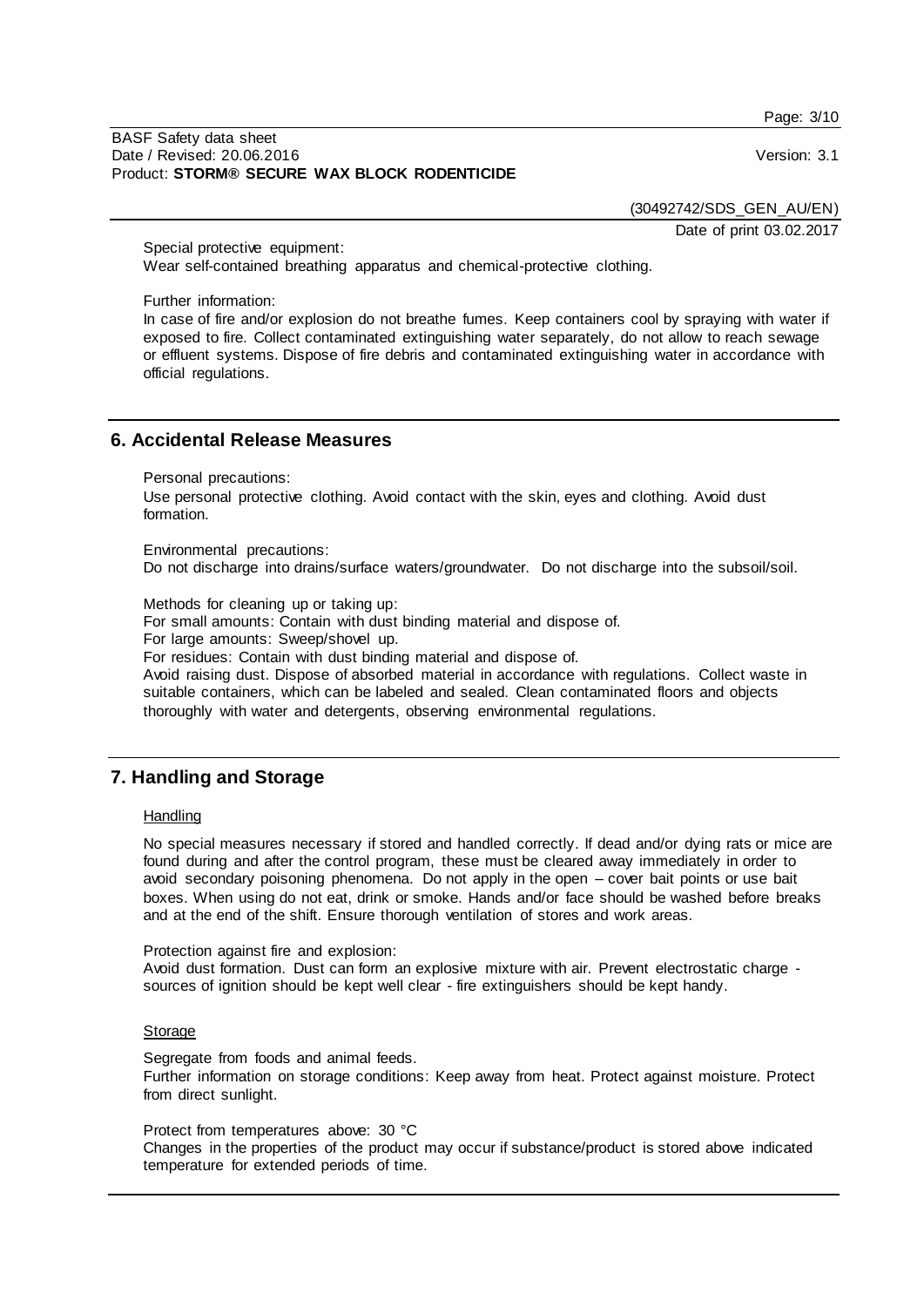Page: 4/10

BASF Safety data sheet Date / Revised: 20.06.2016 Version: 3.1 Product: **STORM® SECURE WAX BLOCK RODENTICIDE**

(30492742/SDS\_GEN\_AU/EN)

Date of print 03.02.2017

## **8. Exposure controls and personal protection**

Components with occupational exposure limits

No occupational exposure limits known.

Personal protective equipment

Respiratory protection: Respiratory protection not required.

Hand protection:

Protective gloves (EN 374) are required for the safe handling of this product and are also recommended for protection against rodent-borne diseases. e.g. nitrile rubber (0.4 mm), chloroprene rubber (0.5 mm), polyvinylchloride (0.7 mm) and other Manufacturer's directions for use should be observed because of great diversity of types.

Eye protection: Eye protection not required.

Body protection: Body protection not required.

General safety and hygiene measures:

Handle in accordance with good industrial hygiene and safety practice. Wearing of closed work clothing is recommended. Store work clothing separately. Keep away from food, drink and animal feeding stuffs.

# **9. Physical and Chemical Properties**

| Form:<br>Colour:<br>Odour:<br>Odour threshold: | solid, blocks<br>blue<br>almost odourless, faint odour, fresh cut grass<br>Not determined due to potential health hazard by inhalation. |
|------------------------------------------------|-----------------------------------------------------------------------------------------------------------------------------------------|
| pH value:                                      | approx. $4 - 7$<br>(20 °C)                                                                                                              |
| Melting point:                                 | $>= 64 °C$<br>The statements are based on the<br>properties of the individual<br>components.                                            |
| Boiling point:                                 | $>$ 300 °C<br>The statements are based on the<br>properties of the individual<br>components.                                            |
| Flash point:                                   |                                                                                                                                         |
| Evaporation rate:                              | not applicable, the product is a solid<br>not applicable                                                                                |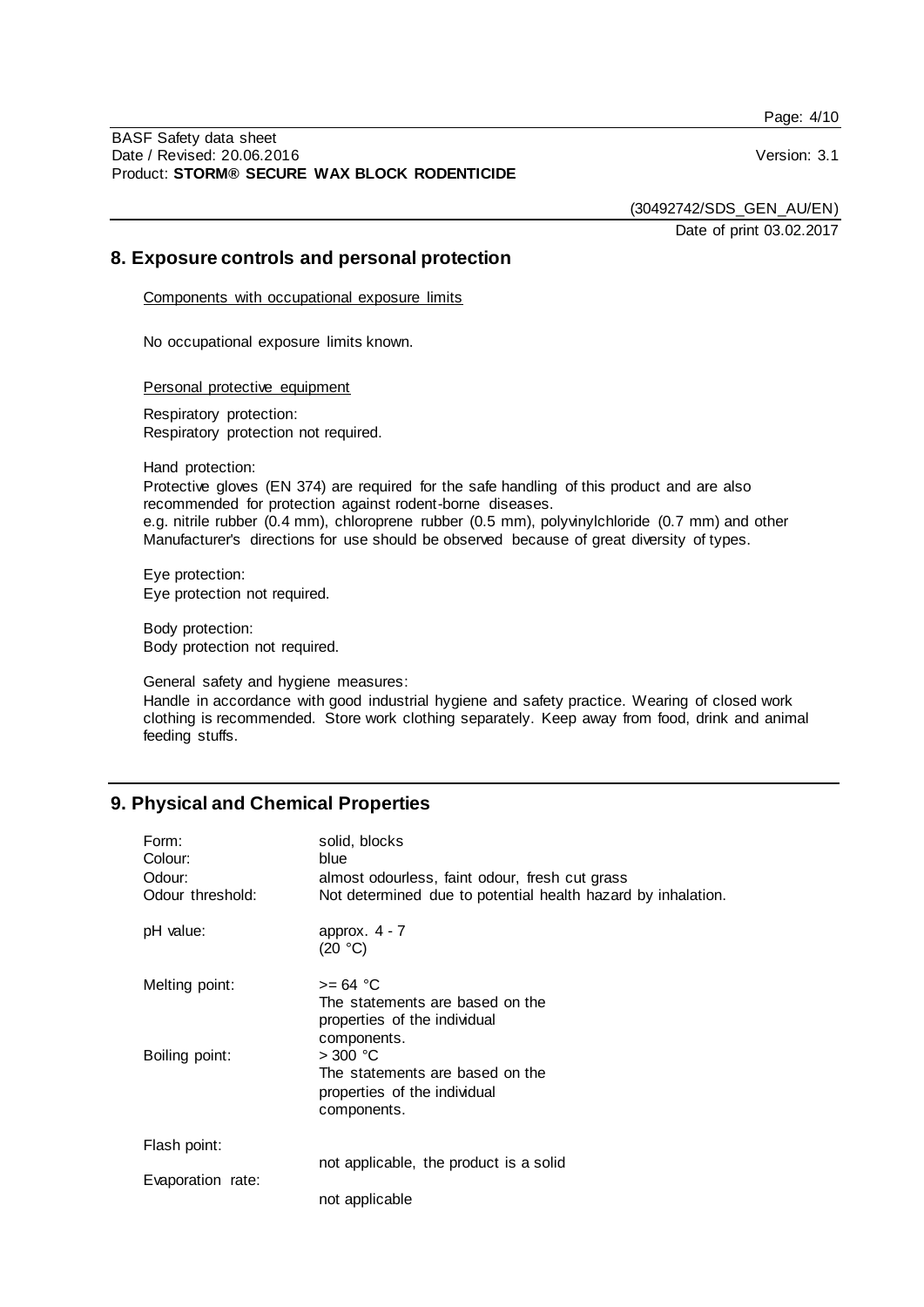Page: 5/10

#### BASF Safety data sheet Date / Revised: 20.06.2016 **Version: 3.1** Product: **STORM® SECURE WAX BLOCK RODENTICIDE**

(30492742/SDS\_GEN\_AU/EN)

Date of print 03.02.2017

| Flammability (solid/gas): not flammable<br>Lower explosion limit:                                                       |                                                                                                                                                                                                                       | (Directive 92/69/EEC, A.10)  |  |
|-------------------------------------------------------------------------------------------------------------------------|-----------------------------------------------------------------------------------------------------------------------------------------------------------------------------------------------------------------------|------------------------------|--|
| Upper explosion limit:                                                                                                  | As a result of our experience with this<br>product and our knowledge of its<br>composition we do not expect any<br>hazard as long as the product is used<br>appropriately and in accordance with<br>the intended use. |                              |  |
|                                                                                                                         | As a result of our experience with this<br>product and our knowledge of its<br>composition we do not expect any<br>hazard as long as the product is used<br>appropriately and in accordance with<br>the intended use. |                              |  |
| Thermal decomposition:                                                                                                  | No decomposition if stored and<br>handled as prescribed/indicated.<br>Temperature: 267 °C                                                                                                                             |                              |  |
| Self ignition:                                                                                                          |                                                                                                                                                                                                                       |                              |  |
| Explosion hazard:<br>Fire promoting properties:                                                                         | Based on the chemical structure<br>there is no indicating of explosive<br>properties.<br>Based on its structural properties                                                                                           | (Directive 84/449/EEC, A.14) |  |
|                                                                                                                         | the product is not classified as<br>oxidizing.                                                                                                                                                                        |                              |  |
| Vapour pressure:                                                                                                        |                                                                                                                                                                                                                       |                              |  |
|                                                                                                                         | not applicable                                                                                                                                                                                                        |                              |  |
| Density:                                                                                                                | approx. 1.27 g/cm3<br>(20 °C)                                                                                                                                                                                         | (OECD Guideline 109)         |  |
| Relative vapour density (air):                                                                                          | not applicable                                                                                                                                                                                                        |                              |  |
| Solubility in water:<br>Information on: Flocoumafen                                                                     | insoluble                                                                                                                                                                                                             |                              |  |
|                                                                                                                         | Partitioning coefficient n-octanol/water (log Pow): 6.12<br>$($ pH value: 7 $)$                                                                                                                                       | (OECD Guideline 107)         |  |
| Viscosity, dynamic:                                                                                                     | not applicable, the product is a solid                                                                                                                                                                                |                              |  |
| Other Information:<br>If necessary, information on other physical and chemical parameters is indicated in this section. |                                                                                                                                                                                                                       |                              |  |

# **10. Stability and Reactivity**

Conditions to avoid: See MSDS section 7 - Handling and storage.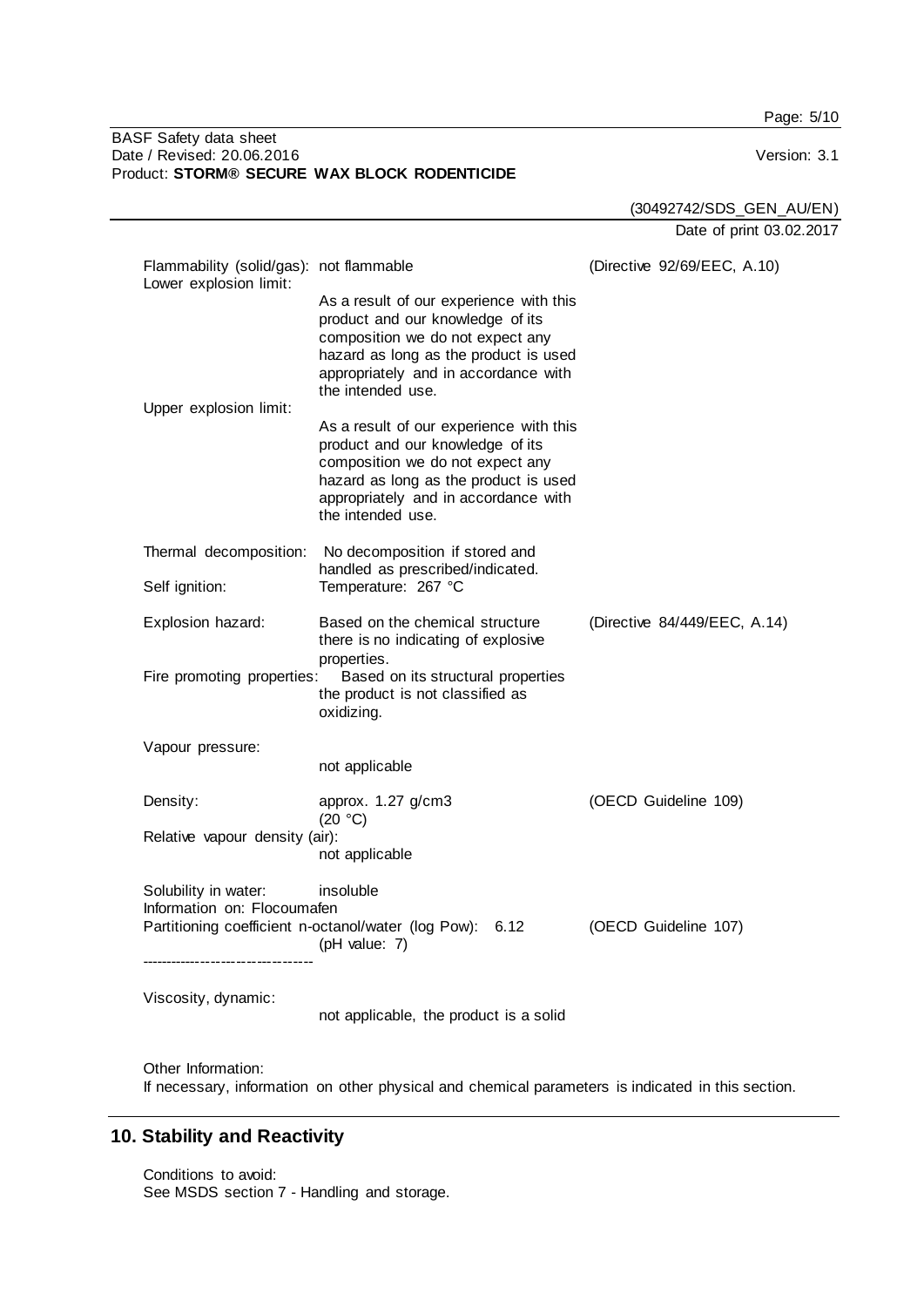Page: 6/10

#### BASF Safety data sheet Date / Revised: 20.06.2016 Version: 3.1 Product: **STORM® SECURE WAX BLOCK RODENTICIDE**

(30492742/SDS\_GEN\_AU/EN)

Date of print 03.02.2017

Thermal decomposition: No decomposition if stored and handled as prescribed/indicated.

Substances to avoid: strong acids, strong bases, strong oxidizing agents

Hazardous reactions: No hazardous reactions if stored and handled as prescribed/indicated.

Hazardous decomposition products: No hazardous decomposition products if stored and handled as prescribed/indicated.

# **11. Toxicological Information**

## **Acute toxicity**

Assessment of acute toxicity:

The product has not been tested. The statement has been derived from substances/products of a similar structure or composition. Virtually nontoxic after a single ingestion. Virtually nontoxic after a single skin contact. Inhalation is not likely in the available physical form.

Experimental/calculated data: LD50 rat (oral): > 5,000 mg/kg

LC50 (by inhalation): Not inhalable due to the physico-chemical properties of the product.

LD50 rat (dermal): > 5,000 mg/kg

## **Irritation**

Assessment of irritating effects:

The product has not been tested. The statement has been derived from substances/products of a similar structure or composition. Not irritating to the eyes. Not irritating to the skin.

Experimental/calculated data: Skin corrosion/irritation rabbit:

Serious eye damage/irritation rabbit:

## **Respiratory/Skin sensitization**

Assessment of sensitization: The product has not been tested. The statement has been derived from substances/products of a similar structure or composition. There is no evidence of a skin-sensitizing potential.

Experimental/calculated data: modified Buehler test guinea pig:

# **Germ cell mutagenicity**

Assessment of mutagenicity: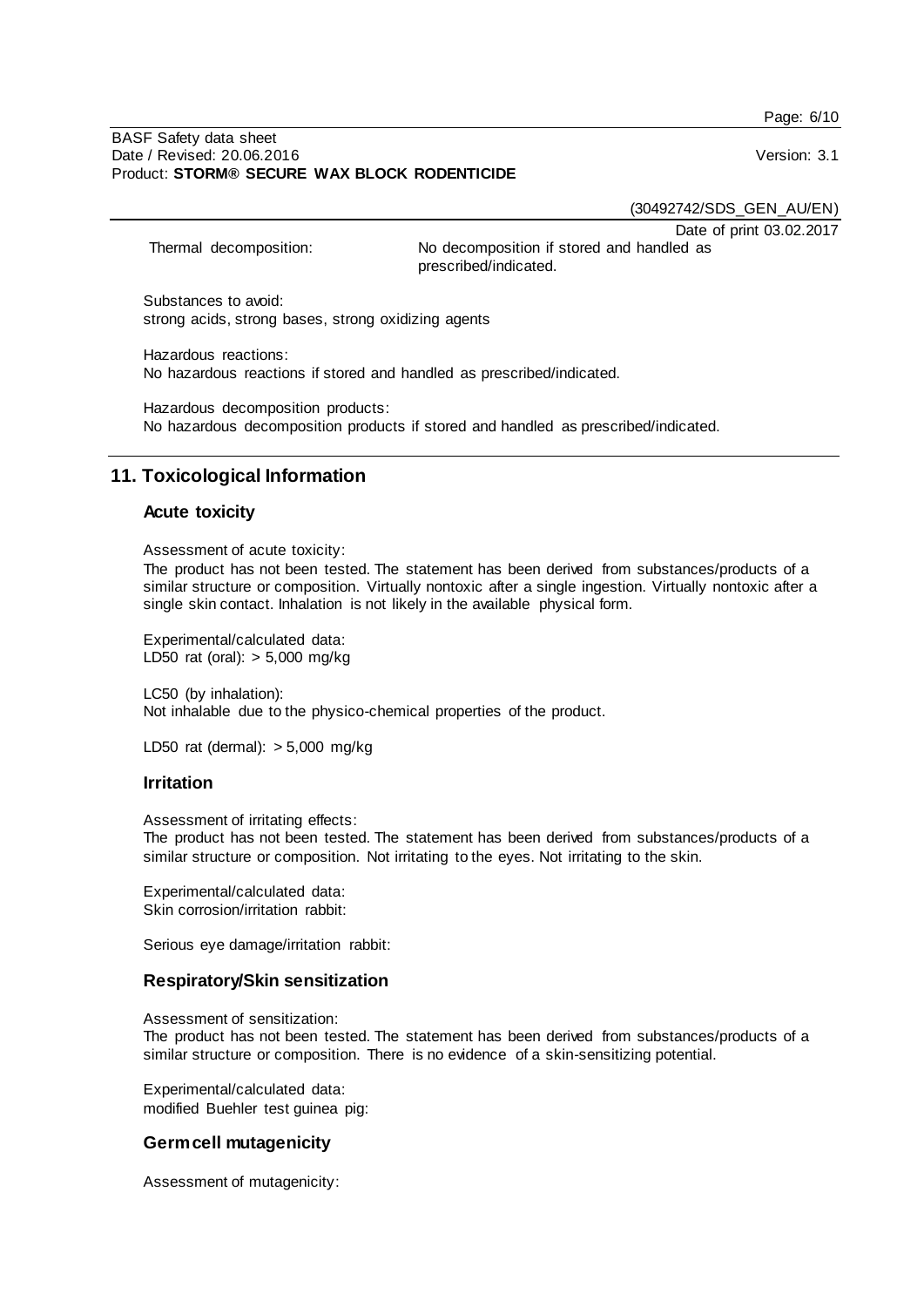Page: 7/10

(30492742/SDS\_GEN\_AU/EN)

Date of print 03.02.2017

The product has not been tested. The statement has been derived from the properties of the individual components. Mutagenicity tests revealed no genotoxic potential.

## **Carcinogenicity**

Assessment of carcinogenicity:

The product has not been tested. The statement has been derived from the properties of the individual components. The results of various animal studies gave no indication of a carcinogenic effect.

## **Reproductive toxicity**

Assessment of reproduction toxicity:

The product has not been tested. The statement has been derived from the properties of the individual components. The results of animal studies gave no indication of a fertility impairing effect.

## **Developmental toxicity**

Assessment of teratogenicity:

The product has not been tested. The statement has been derived from the properties of the individual components. Animal studies gave no indication of a developmental toxic effect at doses that were not toxic to the parental animals.

## **Repeated dose toxicity and Specific target organ toxicity (repeated exposure)**

Assessment of repeated dose toxicity:

The product has not been tested. The statement has been derived from the properties of the individual components.

Information on: Flocoumafen Assessment of repeated dose toxicity: Repeated exposure to small quantities may affect certain organs. Damages the coagulation system. -----------------------------

## **Other relevant toxicity information**

Misuse can be harmful to health.

# **12. Ecological Information**

## **Ecotoxicity**

Assessment of aquatic toxicity:

There is a high probability that the product is not acutely harmful to aquatic organisms. The product has not been tested. The statement has been derived from the properties of the individual components.

Information on: Flocoumafen Toxicity to fish: LC50 (96 h) 0.067 mg/l, Oncorhynchus mykiss (OECD Guideline 203) -----------------------------

Information on: Flocoumafen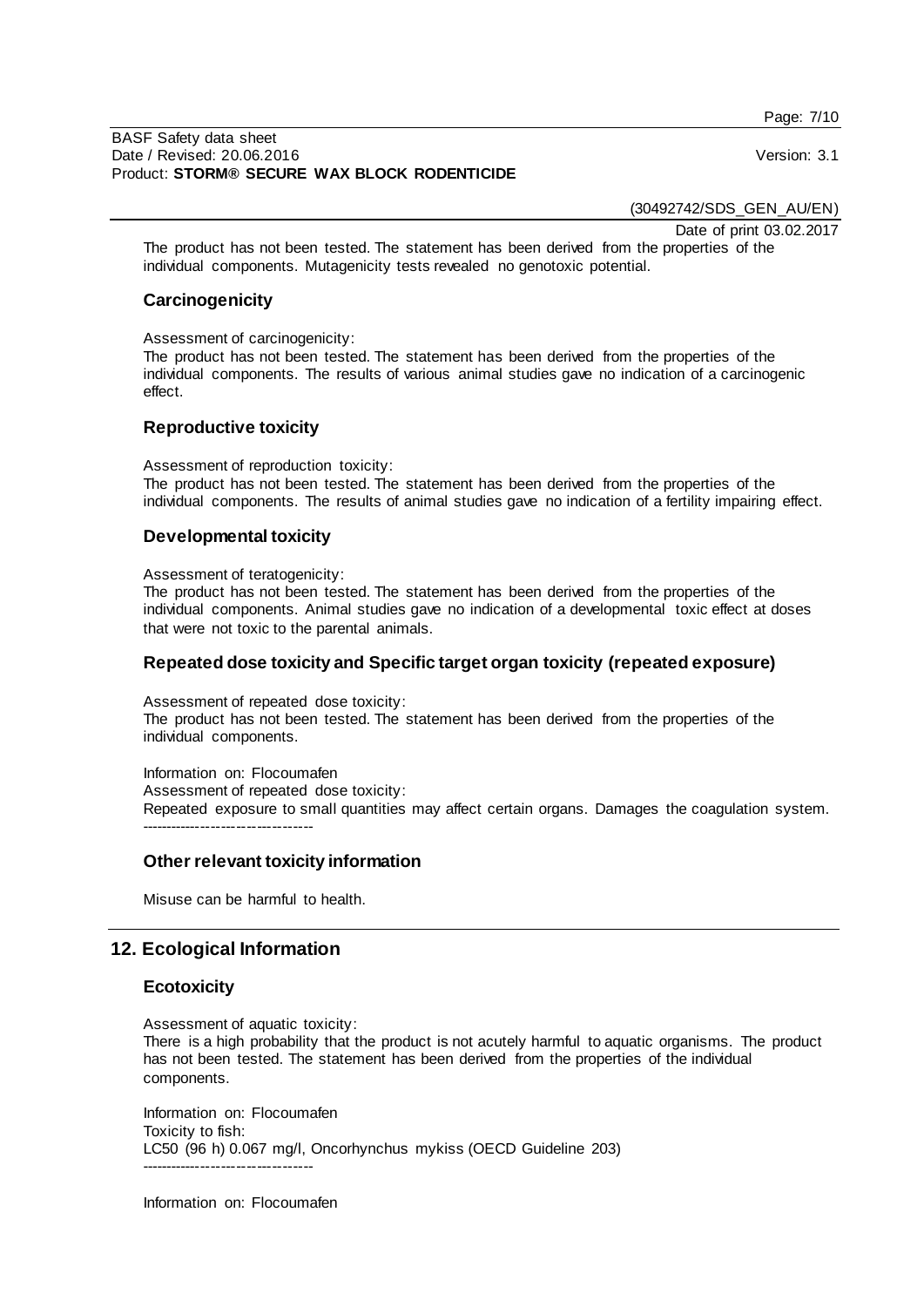Page: 8/10

#### BASF Safety data sheet Date / Revised: 20.06.2016 Version: 3.1 Product: **STORM® SECURE WAX BLOCK RODENTICIDE**

(30492742/SDS\_GEN\_AU/EN)

Date of print 03.02.2017

Aquatic invertebrates: EC50 (48 h) 0.17 mg/l, Daphnia magna (OECD Guideline 202, part 1) ----------------------------------

Information on: Flocoumafen Aquatic plants: EC50 (72 h) > 18.2 mg/l, Pseudokirchneriella subcapitata (OECD Guideline 201) -----------------------------

## **Mobility**

Assessment transport between environmental compartments: The product has not been tested. The statement has been derived from the properties of the individual components.

Information on: Flocoumafen Assessment transport between environmental compartments: Following exposure to soil, adsorption to solid soil particles is probable, therefore contamination of groundwater is not expected.

----------------------------------

## **Persistence and degradability**

Assessment biodegradation and elimination (H2O): The product has not been tested. The statement has been derived from the properties of the individual components.

Information on: Flocoumafen Assessment biodegradation and elimination (H2O): Not readily biodegradable (by OECD criteria).

## **Bioaccumulation potential**

Assessment bioaccumulation potential: The product has not been tested. The statement has been derived from the properties of the individual components.

Information on: Flocoumafen Bioaccumulation potential: Bioconcentration factor: > 2,000 Accumulation in organisms is expected. -----------------------------

# **Additional information**

Other ecotoxicological advice: Must not be discharged into the environment.

# **13. Disposal Considerations**

Must be disposed of or incinerated in accordance with local regulations.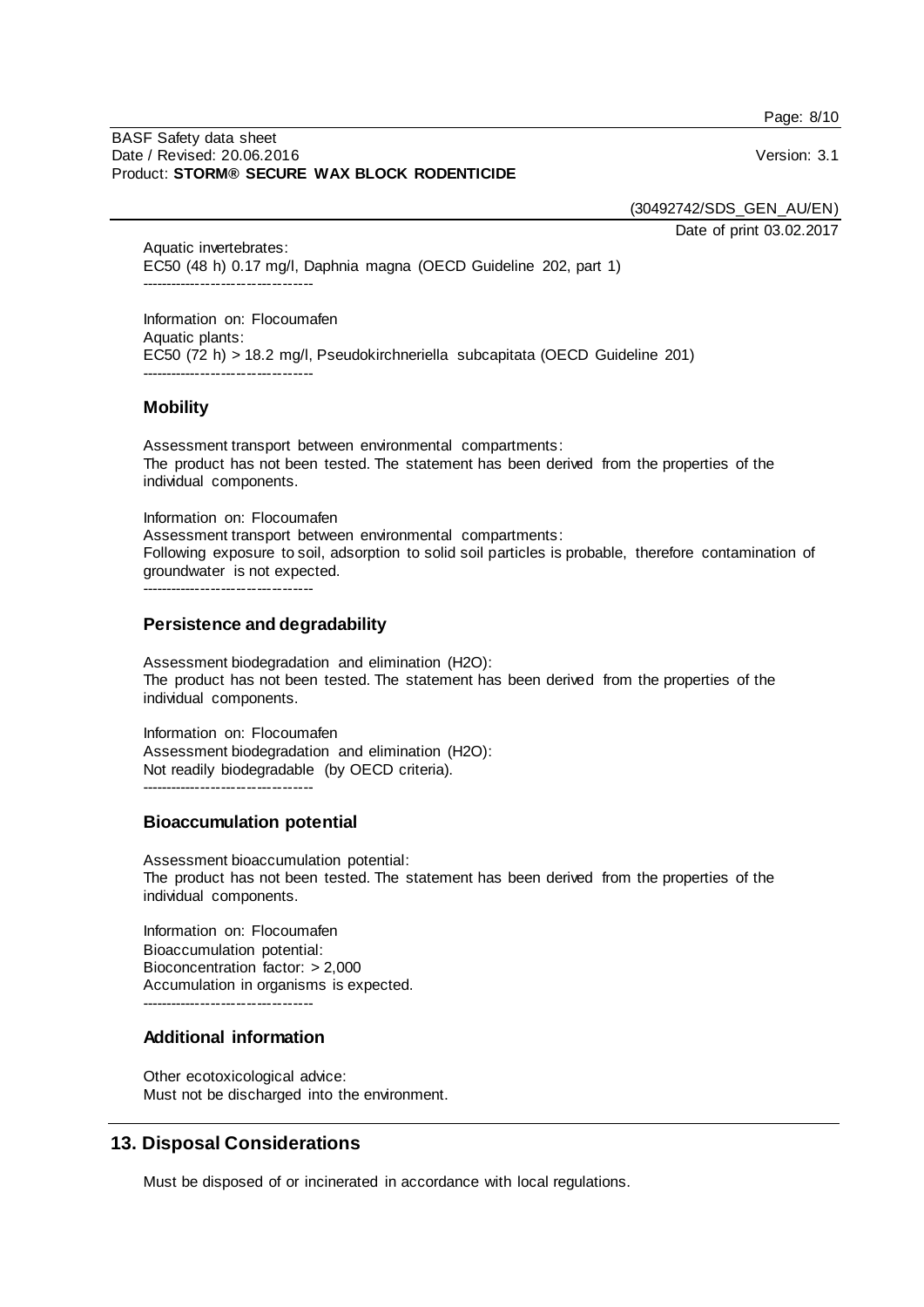Page: 9/10

#### BASF Safety data sheet Date / Revised: 20.06.2016 Version: 3.1 Product: **STORM® SECURE WAX BLOCK RODENTICIDE**

(30492742/SDS\_GEN\_AU/EN)

Date of print 03.02.2017

Contaminated packaging: Contaminated packaging should be emptied as far as possible and disposed of in the same manner as the substance/product.

# **14. Transport Information**

#### **Domestic transport:**

Not classified as a dangerous good under transport regulations

**Sea transport** IMDG

Not classified as a dangerous good under transport regulations

#### **Air transport** IATA/ICAO

Not classified as a dangerous good under transport regulations

# **15. Regulatory Information**

## **Other regulations**

If other regulatory information applies that is not already provided elsewhere in this safety data sheet, then it is described in this subsection.

Standard for the Uniform Scheduling of Medicines and Poisons (SUSMP): Schedule 6

#### **Registration status:**

APVMA 54191

AICS, AU released / exempt

# **16. Other Information**

Vertical lines in the left hand margin indicate an amendment from the previous version.